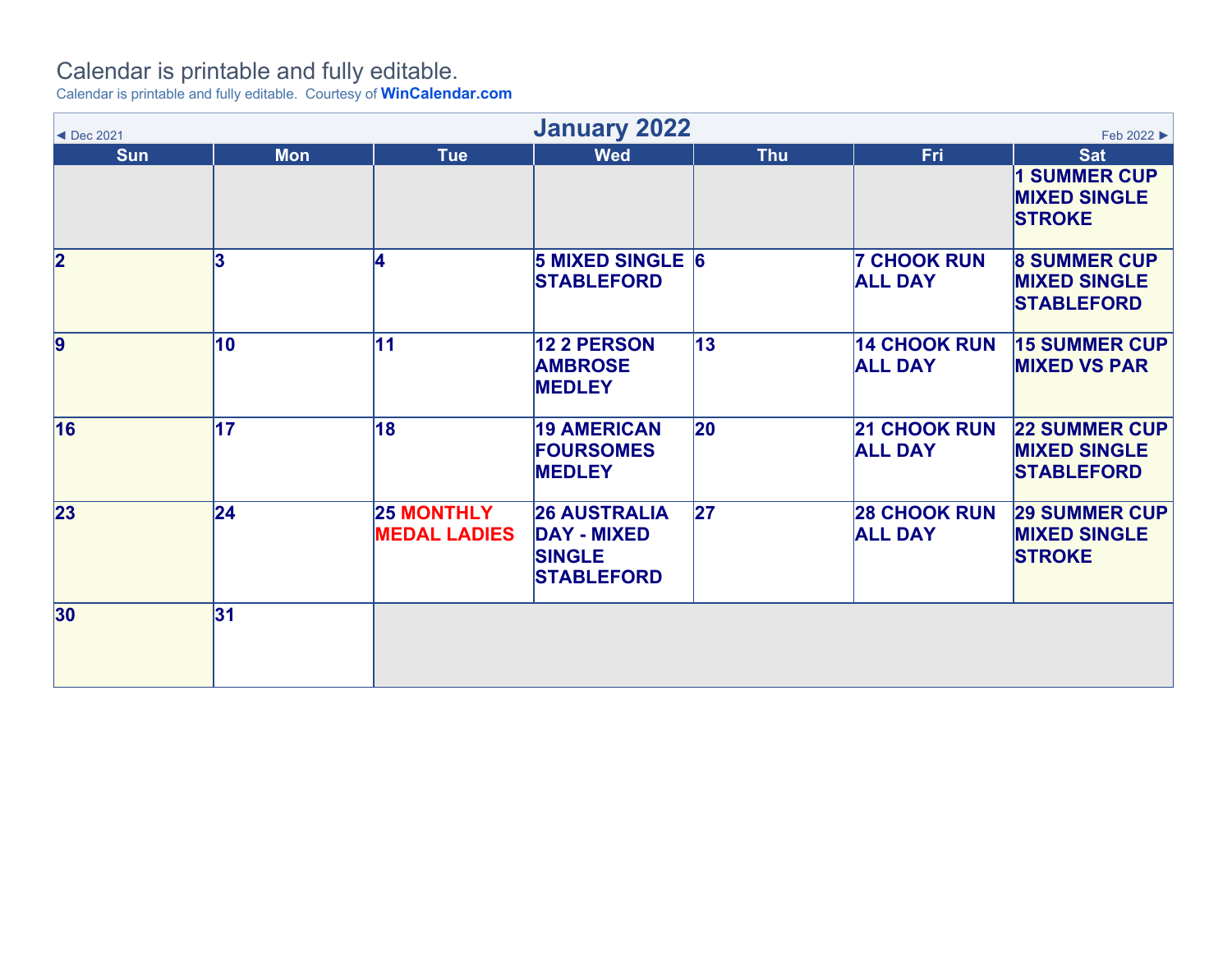| $\triangleleft$ Jan 2022                                                                                                  | <b>February 2022</b><br>Mar 2022 ▶ |                                                                                                                                       |                                               |            |            |                                                                                 |  |  |
|---------------------------------------------------------------------------------------------------------------------------|------------------------------------|---------------------------------------------------------------------------------------------------------------------------------------|-----------------------------------------------|------------|------------|---------------------------------------------------------------------------------|--|--|
| <b>Sun</b>                                                                                                                | <b>Mon</b>                         | <b>Tue</b>                                                                                                                            | <b>Wed</b>                                    | <b>Thu</b> | <b>Fri</b> | <b>Sat</b>                                                                      |  |  |
| ** Pennants<br><b>Competition</b><br>commences<br>check notice<br>board for Sunday<br><b>Games and</b><br>course closures |                                    | 1 LADIES<br><b>MONTHLY</b><br><b>MEDAL</b>                                                                                            | 2 2 PERSON<br><b>AMBROSE</b><br><b>MEDLEY</b> | 3          | 14         | <b>5 MENS</b><br><b>MONTHLY</b><br><b>MEDAL STROKE</b>                          |  |  |
| <b>6 VETS SINGLE</b><br><b>STABLEFORD</b>                                                                                 |                                    | <b>8 LADIES</b><br><b>SINGLE</b><br><b>STABLEFORD</b><br><b>SPONSOR GOLF</b><br><b>WORLD</b>                                          | 9 MIXED SINGLE 10<br><b>STABLEFORD</b>        |            | 11         | <b>12 PAST</b><br><b>PRESIDENTS</b><br><b>DAY MIXED</b><br><b>SINGLE STROKE</b> |  |  |
| <b>13 - PENNANTS</b><br><b>COMP. COURSE</b><br><b>CLOSED UNTIL</b><br>1PM.                                                | 14                                 | <b>15 LADIES</b><br><b>SINGLE</b><br><b>STABLEFORD</b><br><b>BATTLE OF THE</b><br><b>ISLANDS</b><br><b>SPONSOR KAY</b><br><b>ROSS</b> | 16 MIXED<br><b>BISQUE VS PAR</b>              | 17         | 18         | <b>19 MIXED</b><br><b>SINGLE</b><br><b>STABLEFORD</b>                           |  |  |
| <b>20 - PENNANTS</b><br><b>COMP. COURSE</b><br><b>CLOSED UNTIL 1</b><br>PM.                                               | 21                                 | <b>22 LADIES</b><br><b>FOURSOMES</b><br><b>SPONSOR</b><br><b>WATTSUP</b><br><b>SOLAR</b>                                              | 23 MIXED<br><b>SINGLE STROKE</b>              | 24         | 25         | 26 3 PERSON<br><b>AMBROSE</b><br><b>MEDLEY</b>                                  |  |  |
| <b>27 - PENNANTS</b><br><b>COMP. COURSE</b><br><b>CLOSED UNTIL 1</b><br>PM.                                               | 28                                 |                                                                                                                                       |                                               |            |            |                                                                                 |  |  |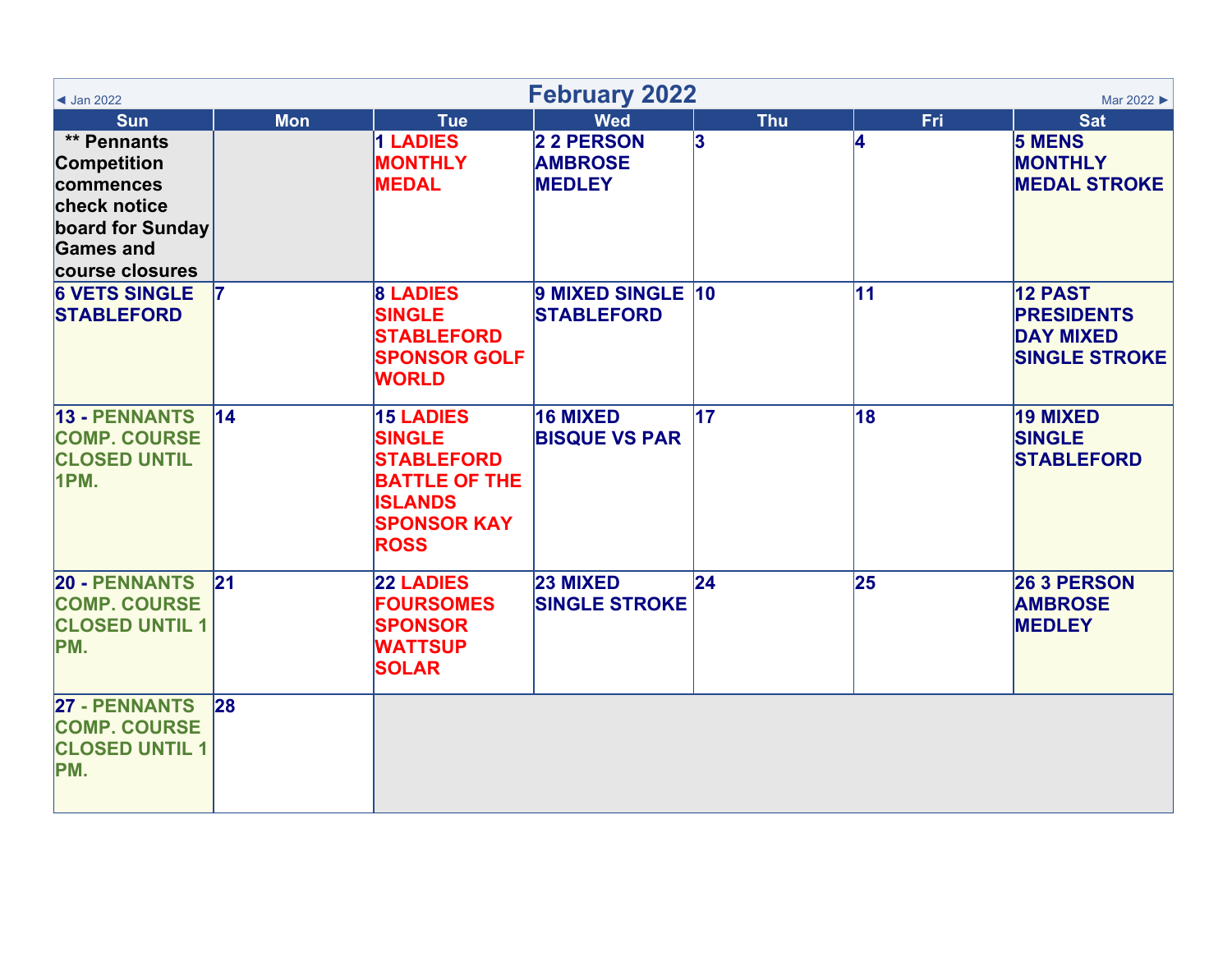| <b>March 2022</b><br>Apr 2022<br>$\blacktriangleleft$ Feb 2022                                                                               |                 |                                                                                                                                                        |                                                |                 |                                       |                                                                                                                          |  |  |
|----------------------------------------------------------------------------------------------------------------------------------------------|-----------------|--------------------------------------------------------------------------------------------------------------------------------------------------------|------------------------------------------------|-----------------|---------------------------------------|--------------------------------------------------------------------------------------------------------------------------|--|--|
| <b>Sun</b>                                                                                                                                   | <b>Mon</b>      | <b>Tue</b>                                                                                                                                             | <b>Wed</b>                                     | <b>Thu</b>      | Fri                                   | <b>Sat</b>                                                                                                               |  |  |
| ** Pennants<br><b>Competition</b><br>commences<br>check notice<br>board for Sunday<br><b>Games and</b><br>course closures                    |                 | 1 LADIES<br><b>MONTHLY</b><br><b>MEDAL</b>                                                                                                             | 2 MIXED SINGLE 3<br><b>STABLEFORD</b>          |                 | <b>4 CHOOK RUN</b><br><b>ALL DAY</b>  | <b>5 MENS</b><br><b>MONTHLY</b><br><b>MEDAL STROKE</b>                                                                   |  |  |
| <b>6 - PENNANTS</b><br><b>COMP. COURSE</b><br><b>CLOSED UNTIL 1</b><br>PM.                                                                   |                 | <b>8 LADIES</b><br><b>ANNIVERSARY</b><br><b>DAY SINGLE</b><br><b>STABLEFORD</b><br><b>SPONSOR</b><br><b>RUSSEL IS IGA</b>                              | 9 4BBB STROKE 10<br><b>MEDLEY</b>              |                 | <b>11 CHOOK RUN</b><br><b>ALL DAY</b> | <b>12 AMERICAN</b><br><b>FOURSOMES</b><br><b>MEDLEY EVENT</b>                                                            |  |  |
| <b>13 - PENNANTS</b><br><b>COMP. COURSE</b><br><b>CLOSED UNTIL 1</b><br>PM.<br><b>AFTERNOON</b><br><b>GAME FOR VETS</b><br><b>BISQUE PAR</b> | $\overline{14}$ | 15 ST PATRICKS 16 MIXED<br><b>DAY - 3 PERSON SINGLE STROKE</b><br><b>IRISH MEDLEY</b><br><b>STABLEFORD.</b><br><b>SPONSORED BY</b><br><b>GOLF CLUB</b> |                                                | $\overline{17}$ | <b>18 CHOOK RUN</b><br><b>ALL DAY</b> | 19 MIXED<br><b>SINGLE STROKE</b>                                                                                         |  |  |
| <b>20 - PENNANTS</b><br><b>COMP. COURSE</b><br><b>CLOSED UNTIL 1</b><br>PM.                                                                  | 21              | <b>22 LADIES</b><br><b>AMERICAN</b><br><b>FOURSOMES</b><br><b>SPONSOR</b><br><b>TERRY</b><br><b>BARCLAY R.E.</b>                                       | 23 MIXED<br><b>SINGLE</b><br><b>STABLEFORD</b> | $\overline{24}$ | <b>25 CHOOK RUN</b><br><b>ALL DAY</b> | <b>26 - 3 PERSON</b><br><b>AMBROSE TONY</b><br><b>ASOME</b><br><b>MEMORIAL</b><br><b>SPONSOR TONY</b><br><b>FLANIGAN</b> |  |  |
| 27                                                                                                                                           | 28              | <b>29 LADIES</b><br><b>BISQUE V PAR</b><br><b>SPONSOR</b><br><b>BELINDA ALL</b><br><b>THING HAIR &amp;</b><br><b>BEAUTY</b>                            | 30 MIXED<br><b>SINGLE</b><br><b>STABLEFORD</b> | 31              |                                       |                                                                                                                          |  |  |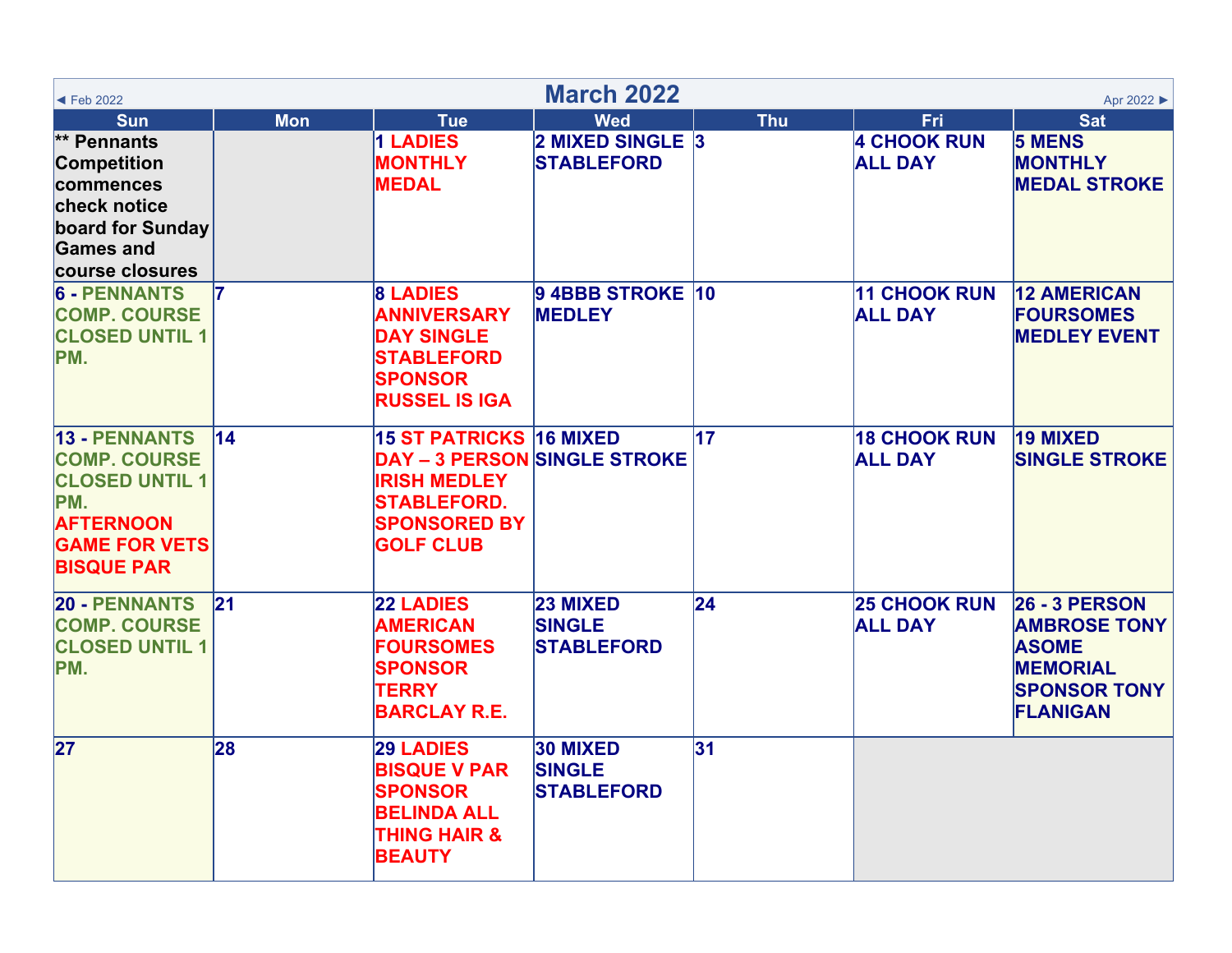| <b>April 2022</b><br>May 2022 ▶<br>◀ Mar 2022                                                                             |                     |                                                                                                                                    |                                                         |                                                                              |                                                                                                |                                                                 |  |
|---------------------------------------------------------------------------------------------------------------------------|---------------------|------------------------------------------------------------------------------------------------------------------------------------|---------------------------------------------------------|------------------------------------------------------------------------------|------------------------------------------------------------------------------------------------|-----------------------------------------------------------------|--|
| <b>Sun</b>                                                                                                                | <b>Mon</b>          | <b>Tue</b>                                                                                                                         | <b>Wed</b>                                              | <b>Thu</b>                                                                   | <b>Fri</b>                                                                                     | <b>Sat</b>                                                      |  |
| ** Pennants<br><b>Competition</b><br>commences<br>check notice<br>board for Sunday<br><b>Games and</b><br>course closures |                     |                                                                                                                                    |                                                         |                                                                              | <b>1 CHOOK RUN</b><br><b>ALL DAY</b>                                                           | <b>2 MENS</b><br><b>MONTHLY</b><br><b>MEDAL</b>                 |  |
| $\bf{3}$                                                                                                                  |                     | <b>5 LADIES</b><br><b>MONTHLY</b><br><b>MEDAL</b>                                                                                  | <b>6 SINGLE MIXED 7</b><br><b>STABLEFORD</b>            |                                                                              | <b>8 CHOOK RUN</b><br><b>ALL DAY</b>                                                           | 9-2 PERSON<br><b>AMBROSE</b><br><b>MEDLEY</b>                   |  |
| 10 VETS SINGLE 11<br><b>STROKE</b>                                                                                        |                     | <b>12 LADIES</b><br><b>SINGLE</b><br><b>STABLEFOR</b><br><b>HACKERS V</b><br><b>LADIES</b><br><b>SPONSOR THE</b><br><b>HACKERS</b> | <b>13 SINGLE</b><br><b>MIXED STROKE</b>                 | <b>14 COOCHIE VS</b><br><b>BAY ISLANDS</b><br><b>CHALLENGE</b><br><b>DAY</b> | <b>15 GOOD</b><br><b>FRIDAY - CLUB</b><br><b>CLOSED.</b><br><b>CHOOK RUN</b><br><b>ALL DAY</b> | 16 MIXED<br><b>SINGLE</b><br><b>STABLEFORD</b>                  |  |
| 17 - EASTER<br><b>SUNDAY</b>                                                                                              | 18                  | <b>19 LADIES 2</b><br><b>PERSON</b><br><b>AMBROSE</b><br><b>SPONSORS LYN</b><br><b>AND JAN</b>                                     | <b>20 AMERICAN</b><br><b>FOURSOMES</b><br><b>MEDLEY</b> | $\mathbf{21}$                                                                | <b>22 CHOOK RUN</b><br><b>ALL DAY</b>                                                          | <b>23 PATRONS</b><br><b>DAY - MIXED</b><br><b>SINGLE STROKE</b> |  |
| $\overline{24}$                                                                                                           | <b>25 ANZAC DAY</b> | <b>26 LADIES 4 BBB 27 - 2 PERSON</b><br><b>STABLEFORD</b><br><b>SPONSOR</b><br><b>L.J.HOOKER</b>                                   | <b>MEDLEY</b><br><b>AGGREGATE</b><br><b>STABLEFORD</b>  | 28                                                                           | <b>29 CHOOK RUN</b><br><b>ALL DAY</b>                                                          | 30 MIXED<br><b>SINGLE</b><br><b>STABLEFORD</b>                  |  |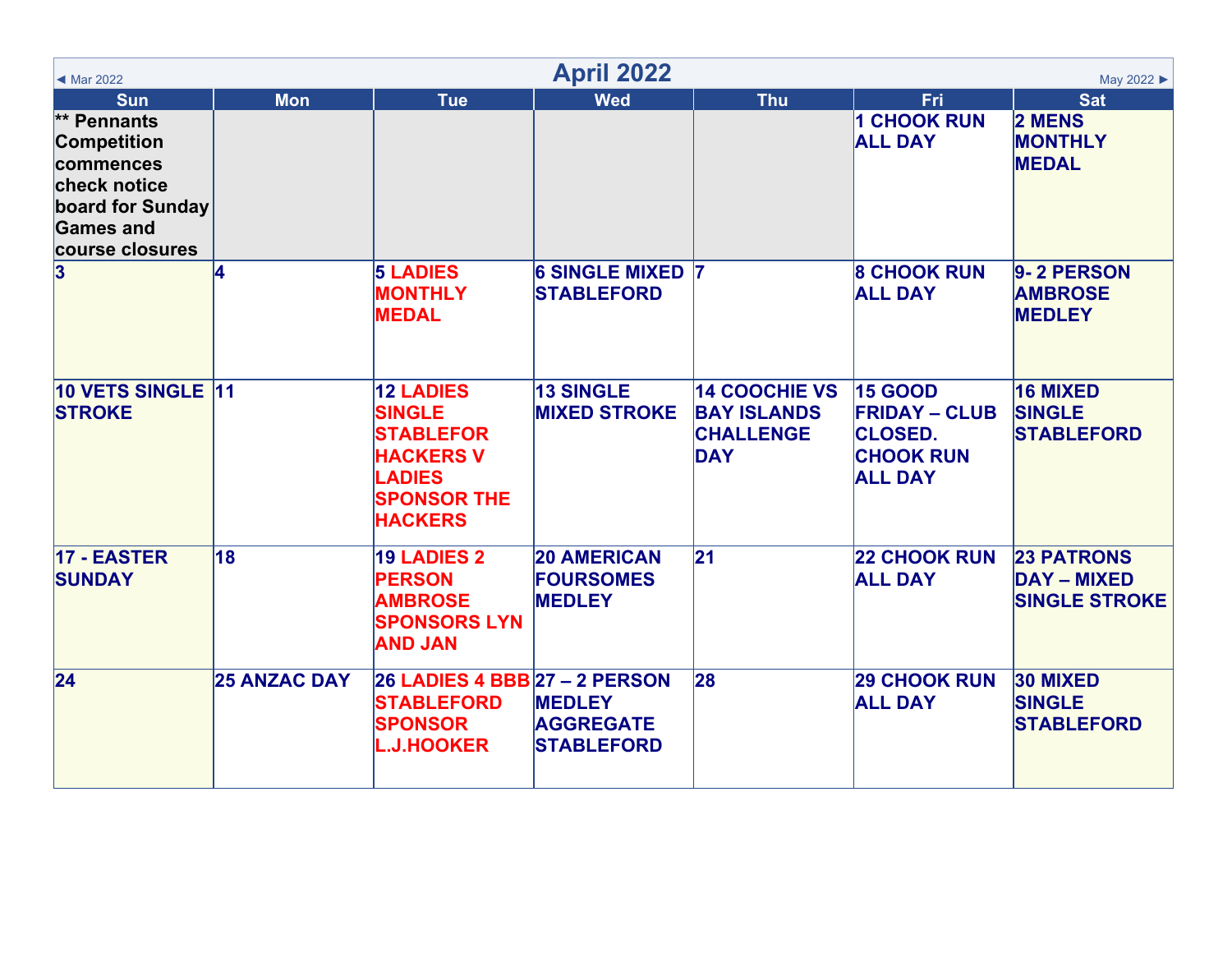| $\triangle$ Apr 2022                                                                                     |                                                                                                                        |                                                                                                                                   | <b>May 2022</b>                                       | Jun 2022   |                                             |                                                                             |  |
|----------------------------------------------------------------------------------------------------------|------------------------------------------------------------------------------------------------------------------------|-----------------------------------------------------------------------------------------------------------------------------------|-------------------------------------------------------|------------|---------------------------------------------|-----------------------------------------------------------------------------|--|
| <b>Sun</b><br><b>1 VETS 3</b><br><b>PERSON</b><br><b>AMBROSE</b><br><b>SPONSOR THE</b><br><b>HACKERS</b> | <b>Mon</b><br><b>2 MAY DAY</b>                                                                                         | <b>Tue</b><br><b>3 LADIES</b><br><b>MONTHLY</b><br><b>MEDAL</b>                                                                   | <b>Wed</b><br>4 MIXED SINGLE 5<br><b>STABLEFORD</b>   | <b>Thu</b> | Fri<br><b>6 CHOOK RUN</b><br><b>ALL DAY</b> | <b>Sat</b><br><b>7 MENS</b><br><b>MONTHLY</b><br><b>MEDAL</b>               |  |
| $\overline{\mathbf{8}}$                                                                                  | 9                                                                                                                      | <b>10 LADIES</b><br><b>SINGLE</b><br><b>STABLEFORD</b><br><b>SPONSORS</b><br><b>NOEL</b><br><b>PITTARD/BIGC</b>                   | <b>11 4BBB</b><br><b>STABLEFORD</b><br><b>MEDLEY</b>  | 12         | <b>13 CHOOK RUN</b><br><b>ALL DAY</b>       | 14 - 4BBB<br><b>MEDLEY</b><br><b>STROKE</b>                                 |  |
| 15                                                                                                       | 16                                                                                                                     | <b>17 HAPPY</b><br><b>HOOKER DAY</b><br><b>4BBB STABLEFORD</b><br><b>MEDLEY SPONSOR</b><br><b>FAY HOOKER</b>                      | <b>18 MIXED</b><br><b>SINGLE</b><br><b>STABLEFORD</b> | 19         | <b>20 CHOOK RUN</b><br><b>ALL DAY</b>       | <b>21 MIXED</b><br><b>SINGLE</b><br><b>STABLEFORD</b>                       |  |
| 22                                                                                                       | <b>23 LADIES</b><br><b>FOURSOMES</b><br><b>CHAMPIONSHIPS</b><br><b>SPONSOR</b><br><b>STRADBROKE</b><br><b>SEA LINK</b> | <b>24 LADIES</b><br><b>FOURSOMES</b><br><b>CHAMPIONSHIPS STABLEFORD</b><br><b>SPONSOR</b><br><b>STRADBROKE</b><br><b>SEA LINK</b> | <b>25 MIXED</b><br><b>SINGLE</b>                      | 26         | <b>27 CHOOK RUN</b><br><b>ALL DAY</b>       | <b>28 MENS</b><br><b>FOURSOMES</b><br><b>CHAMPIONSHIPS</b><br><b>ROUND1</b> |  |
| <b>29 MENS</b><br><b>FOURSOMES</b><br><b>CHAMPIONSHIPS</b><br><b>ROUND 2</b>                             | 30                                                                                                                     | 31<br><b>LADIES SINGLE</b><br><b>STABLEFORD</b><br><b>SPONSORED BY</b><br><b>RHONDA</b><br><b>CHAPMAN</b>                         |                                                       |            |                                             |                                                                             |  |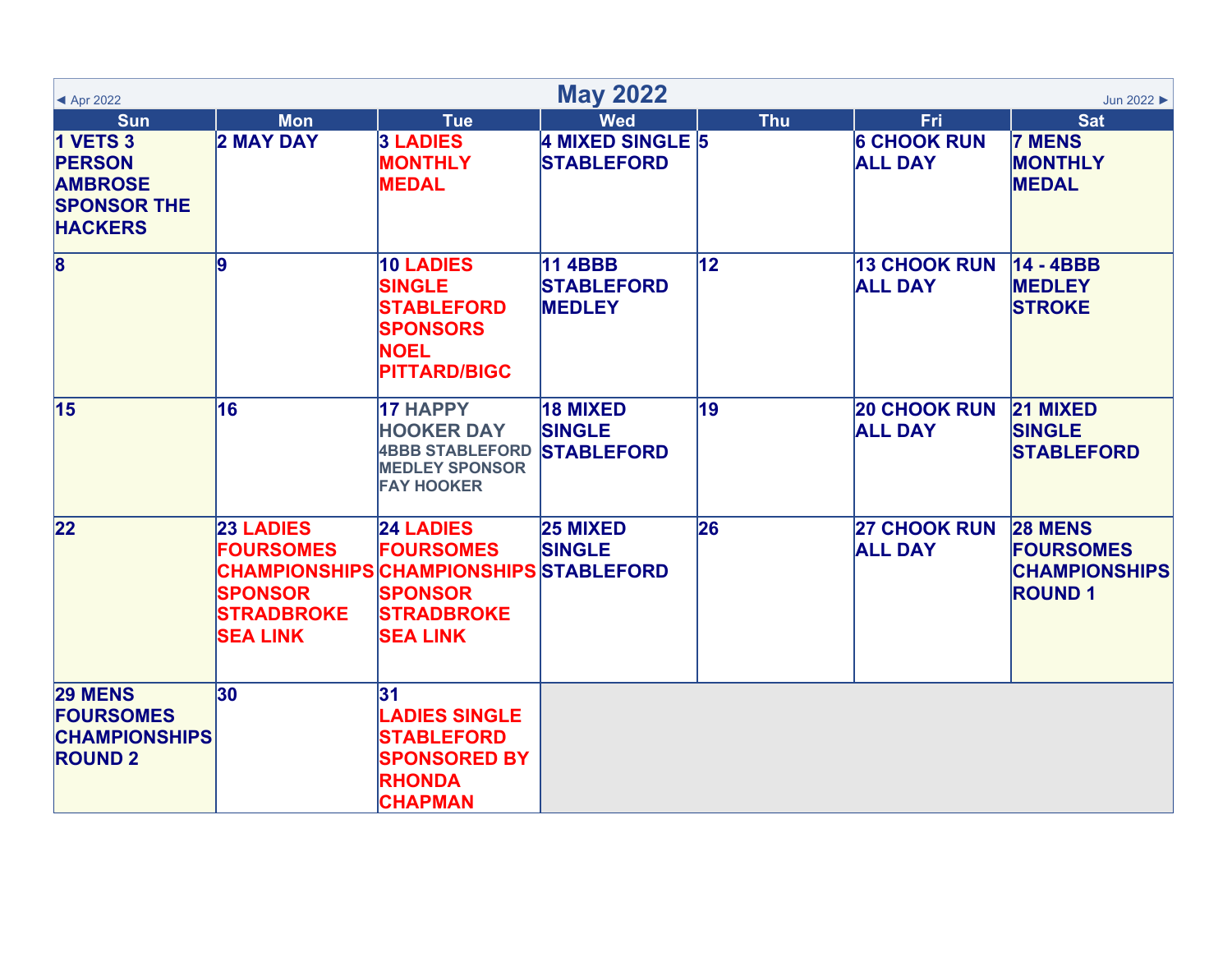| ◀ May 2022                                                                                          | <b>June 2022</b><br>Jul 2022 ▶ |                                                                                                                                      |                                                       |            |                                             |                                                                                                                                                              |  |  |  |
|-----------------------------------------------------------------------------------------------------|--------------------------------|--------------------------------------------------------------------------------------------------------------------------------------|-------------------------------------------------------|------------|---------------------------------------------|--------------------------------------------------------------------------------------------------------------------------------------------------------------|--|--|--|
| <b>Sun</b>                                                                                          | <b>Mon</b>                     | <b>Tue</b>                                                                                                                           | <b>Wed</b><br>1 MIXED SINGLE 2<br><b>STABLEFORD</b>   | <b>Thu</b> | Fri<br><b>3 CHOOK RUN</b><br><b>ALL DAY</b> | <b>Sat</b><br><b>4 MENS</b><br><b>MONTHLY</b><br><b>MEDAL</b>                                                                                                |  |  |  |
| <b>5 VETS SINGLE</b><br><b>STABLEFORD</b>                                                           | 16                             | <b>7 LADIES</b><br><b>MONTHLY</b><br><b>MEDAL</b>                                                                                    | <b>8 MIXED SINGLE 9</b><br><b>VS PAR</b>              |            | <b>10 CHOOK RUN</b><br><b>ALL DAY</b>       | 11 CLUB<br><b>ANNIVERSARY</b><br><b>DAY MIXED</b><br><b>STABLEFORD</b><br><b>SPONSOR GEORGE</b><br><b>AND SOPHIE</b><br><b>PHARMACY</b><br><b>ESSENTIALS</b> |  |  |  |
| 12                                                                                                  | 13                             | 14 T.B.A.<br><b>SPONSOR PAT</b><br><b>RODGERS</b>                                                                                    | <b>15 MIXED</b><br><b>SINGLE</b><br><b>STABLEFORD</b> | 16         | <b>17 CHOOK RUN</b><br><b>ALL DAY</b>       | <b>18 MENS</b><br><b>CHAMPIONSHIPS</b><br><b>RD 1 SPONSOR</b><br><b>JOHN</b><br><b>FRANKCOM</b>                                                              |  |  |  |
| <b>19 MENS</b><br><b>CHAMPIONSHIPS</b><br><b>RD 2 SPONSOR</b><br><b>JOHN</b><br><b>FRANKCOM</b>     | <b>20</b>                      | <b>21 LADIES</b><br><b>SINGLE</b><br><b>STABLEFORD</b>                                                                               | $22 - 2$ PERSON<br><b>MEDLEY</b><br><b>AMBROSE</b>    | 23         | <b>24 CHOOK RUN</b><br><b>ALL DAY</b>       | <b>25 MENS</b><br><b>CHAMPIONSHIPS</b><br><b>RD 3 SPONSOR</b><br><b>JOHN</b><br><b>FRANKCOM</b>                                                              |  |  |  |
| <b>26 MENS</b><br><b>CHAMPIONSHIPS</b><br><b>FINAL RD</b><br><b>SPONSOR JOHN</b><br><b>FRANKCOM</b> | 27                             | <b>28 MAYORS CUP 29 MIXED</b><br><b>MIXED SINGLE</b><br><b>STABLEFORD</b><br><b>SPONSOR</b><br><b>REDLAND CITY</b><br><b>COUNCIL</b> | <b>SINGLE</b><br><b>STABLEFORD</b>                    | 30         |                                             |                                                                                                                                                              |  |  |  |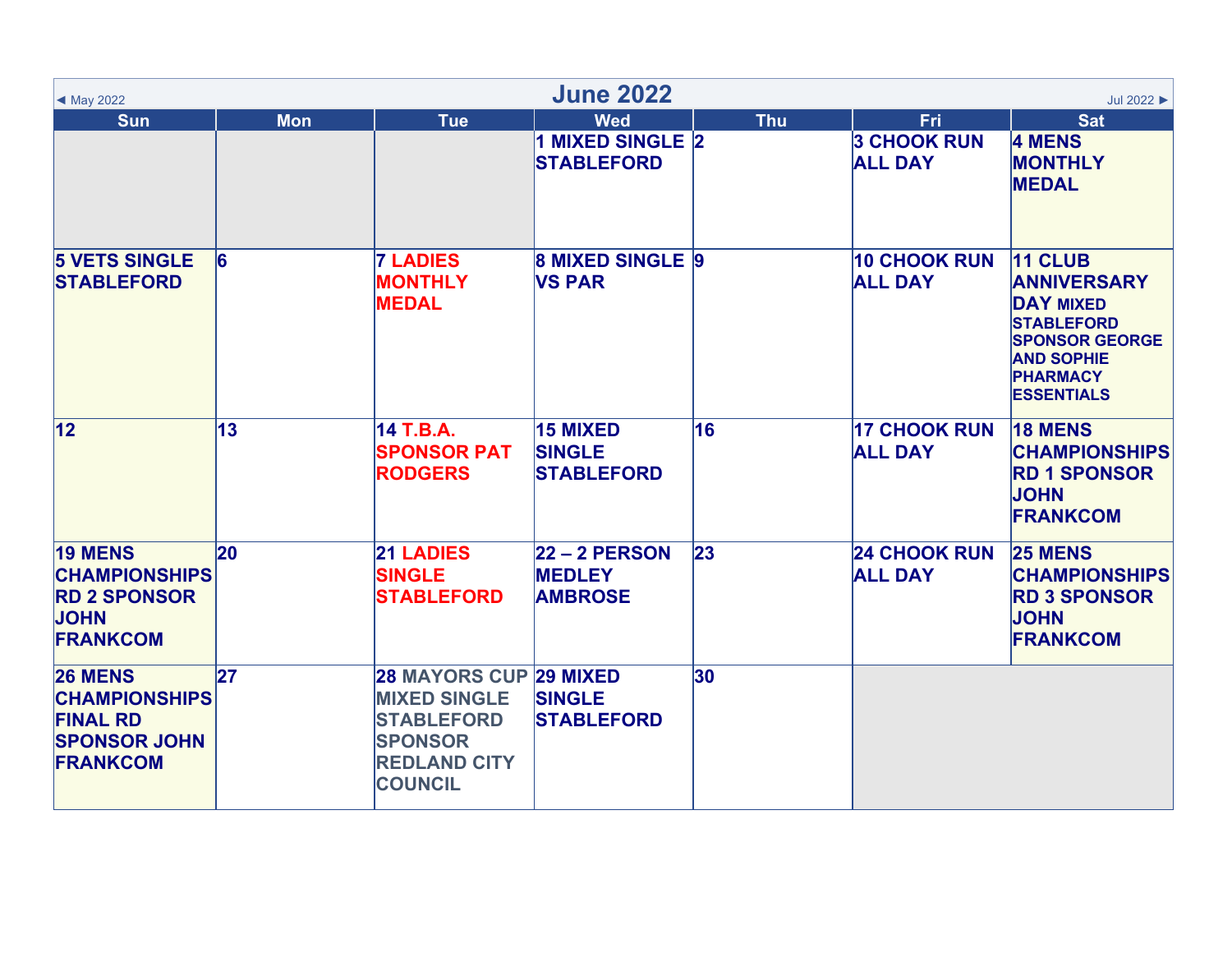| <b>July 2022</b><br>Aug 2022 ▶<br>$\triangleleft$ Jun 2022  |                                                                                                   |                                                                                                   |                                                         |               |                                       |                                                                                                                                               |  |  |
|-------------------------------------------------------------|---------------------------------------------------------------------------------------------------|---------------------------------------------------------------------------------------------------|---------------------------------------------------------|---------------|---------------------------------------|-----------------------------------------------------------------------------------------------------------------------------------------------|--|--|
| <b>Sun</b>                                                  | <b>Mon</b>                                                                                        | <b>Tue</b>                                                                                        | <b>Wed</b>                                              | <b>Thu</b>    | Fri<br>1 CHOOK RUN<br><b>ALL DAY</b>  | <b>Sat</b><br>2 MENS<br><b>MONTHLY</b><br><b>MEDAL</b>                                                                                        |  |  |
| 3                                                           | 4                                                                                                 | <b>5LADIES</b><br><b>MONTHLY</b><br><b>MEDAL</b>                                                  | 6 MIXED SINGLE 7<br><b>STABLEFORD</b>                   |               | <b>8 CHOOK RUN</b><br><b>ALL DAY</b>  | 9 BILL<br><b>WOODGATE</b><br><b>MEMORIAL 2</b><br><b>PERSON AMBROSE</b><br><b>MEDLEY SPONSOR</b><br><b>JEFF ARNDT AND</b><br><b>LES DOWER</b> |  |  |
| 10 VETS SINGLE 11 LADIES<br><b>STROKE</b>                   | <b>CHAMPIONSHIP</b><br><b>SPONSOR</b><br><b>ESSENTIALS</b><br><b>PHARMACY</b>                     | <b>12 LADIES</b><br><b>CHAMPIONSHIP</b><br><b>SPONSOR</b><br><b>ESSENTIALS</b><br><b>PHARMACY</b> | 13 MIXED<br><b>SINGLE STROKE</b>                        | 14            | <b>15 CHOOK RUN</b><br><b>ALL DAY</b> | <b>16 CAPTAINS</b><br><b>CUP SINGLE</b><br><b>MIXED</b><br><b>STABLEFORD</b>                                                                  |  |  |
| <b>17 KIWI'S VS</b><br><b>AUSSIES MIXED</b><br><b>EVENT</b> | <b>18 LADIES</b><br><b>CHAMPIONSHIP</b><br><b>SPONSOR</b><br><b>ESSENTIALS</b><br><b>PHARMACY</b> | <b>19 LADIES</b><br><b>CHAMPIONSHIP</b><br><b>SPONSOR</b><br><b>ESSENTIALS</b><br><b>PHARMACY</b> | <b>20 AMERICAN</b><br><b>FOURSOMES</b><br><b>MEDLEY</b> | $\mathbf{21}$ | <b>22 CHOOK RUN</b><br><b>ALL DAY</b> | 23 MIXED<br><b>SINGLE STROKE</b>                                                                                                              |  |  |
| 24                                                          | 25                                                                                                | <b>26 LADIES</b><br><b>SINGLE</b><br><b>STABLEFORD</b><br><b>SPONSOR JO</b><br><b>MCANTEE</b>     | 27 MIXED<br><b>SINGLE</b><br><b>STABLEFORD</b>          | 28            | <b>29 CHOOK RUN</b><br><b>ALL DAY</b> | <b>30 MIXED VS</b><br><b>PAR BISQUE</b>                                                                                                       |  |  |
| 31                                                          |                                                                                                   |                                                                                                   |                                                         |               |                                       |                                                                                                                                               |  |  |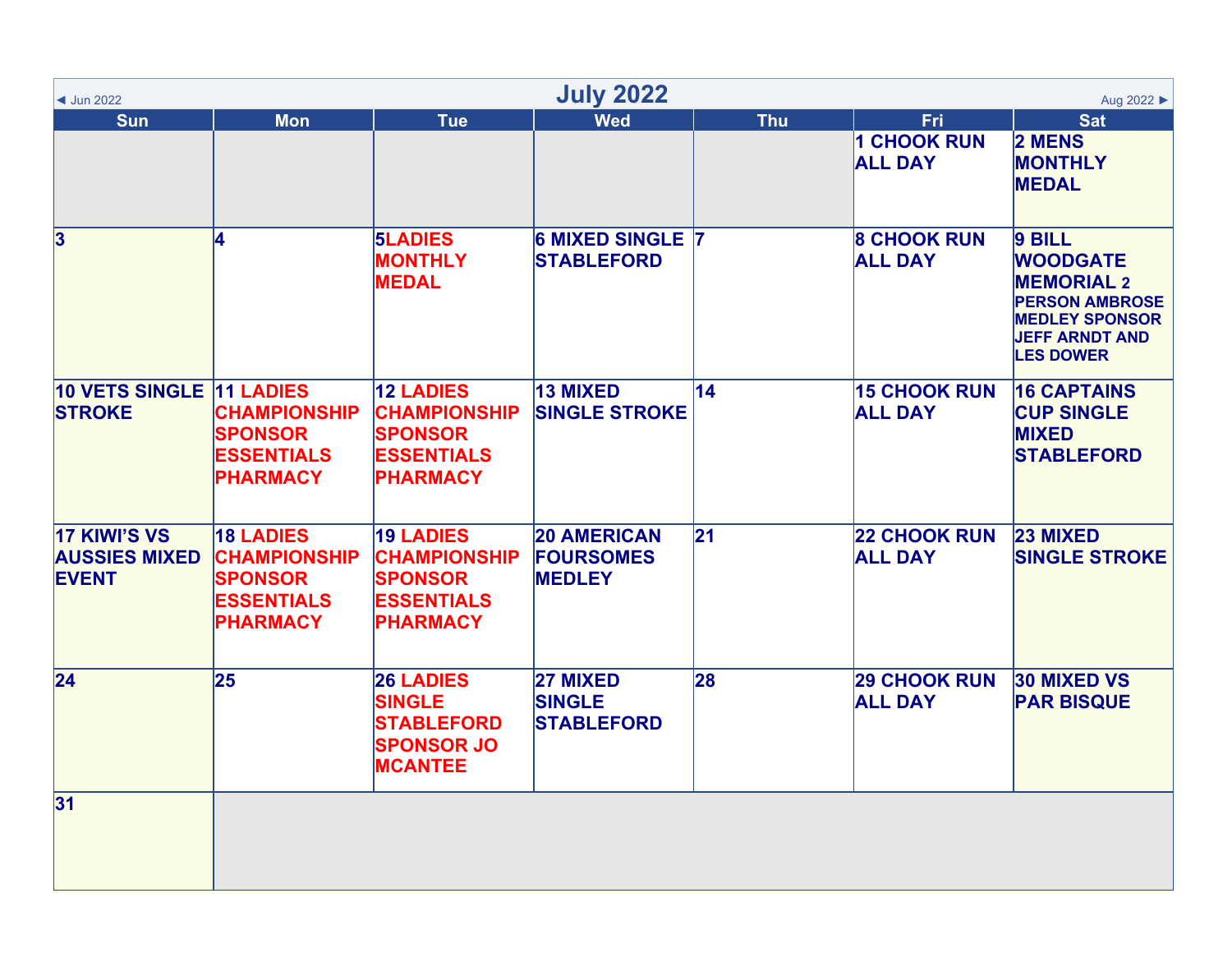| $\blacktriangleleft$ Jul 2022                                                        | <b>August 2022</b><br>Sep 2022 ▶ |                                                                                                  |                                                                         |            |                                       |                                                                                                                                                                                  |  |  |  |
|--------------------------------------------------------------------------------------|----------------------------------|--------------------------------------------------------------------------------------------------|-------------------------------------------------------------------------|------------|---------------------------------------|----------------------------------------------------------------------------------------------------------------------------------------------------------------------------------|--|--|--|
| <b>Sun</b>                                                                           | <b>Mon</b>                       | <b>Tue</b>                                                                                       | <b>Wed</b>                                                              | <b>Thu</b> | <b>Fri</b>                            | <b>Sat</b>                                                                                                                                                                       |  |  |  |
|                                                                                      |                                  | 2 LADIES<br><b>MONTHLY</b><br><b>MEDAL</b>                                                       | <b>3 AMERICAN</b><br><b>FOURSOMES</b><br><b>MEDLEY</b>                  | 4          | <b>5 CHOOK RUN</b><br><b>ALL DAY</b>  | <b>6 MENS</b><br><b>MONTHLY</b><br><b>MEDAL</b>                                                                                                                                  |  |  |  |
| 7                                                                                    | 18                               | 9 LADIES T.B.A.<br><b>SPONSOR</b><br><b>CARROL</b><br><b>ALFONSO</b>                             | 10 MIXED<br><b>SINGLE STROKE</b>                                        | 11         | <b>12 CHOOK RUN</b><br><b>ALL DAY</b> | <b>13 TONY</b><br><b>DYMOCK DAY</b><br><b>MIXED SINGLE</b><br><b>STABLEFORD</b><br><b>SPONSORS BETH,</b><br><b>MARSHALL,</b><br><b>LAURIE, JOHN,</b><br><b>JEFF &amp; YARNIS</b> |  |  |  |
| 14 VETS SINGLE 15<br><b>STABLEFORD</b>                                               |                                  | <b>16 LADIES T.B.A. 17 MIXED</b><br><b>SPONSOR</b><br><b>CARYL DURAND STABLEFORD</b>             | <b>SINGLE</b>                                                           | 18         | <b>19 CHOOK RUN</b><br><b>ALL DAY</b> | <b>20 MIXED</b><br><b>SINGLE STROKE</b>                                                                                                                                          |  |  |  |
| $\overline{21}$                                                                      | 22                               | <b>23 LADIES</b><br><b>AMERICAN</b><br><b>FOURSOMES</b><br><b>SPONSOR GOLF</b><br><b>WORLD</b>   | $24 - 4BBB$<br><b>STABLEFORD</b><br><b>MULTI SCORE</b><br><b>MEDLEY</b> | 25         | <b>26 CHOOK RUN</b><br><b>ALL DAY</b> | 27 MIXED<br><b>SINGLE</b><br><b>STABLEFORD</b>                                                                                                                                   |  |  |  |
| <b>28 SEQDGA</b><br><b>Open and</b><br><b>Seniors Champs</b><br>@ Mt. Warren<br>Park | 29                               | <b>30 LADIES</b><br><b>STROKE</b><br><b>SPONSOR AUTO</b><br><b>&amp; MARINE</b><br><b>SUPPLY</b> | 31                                                                      |            |                                       |                                                                                                                                                                                  |  |  |  |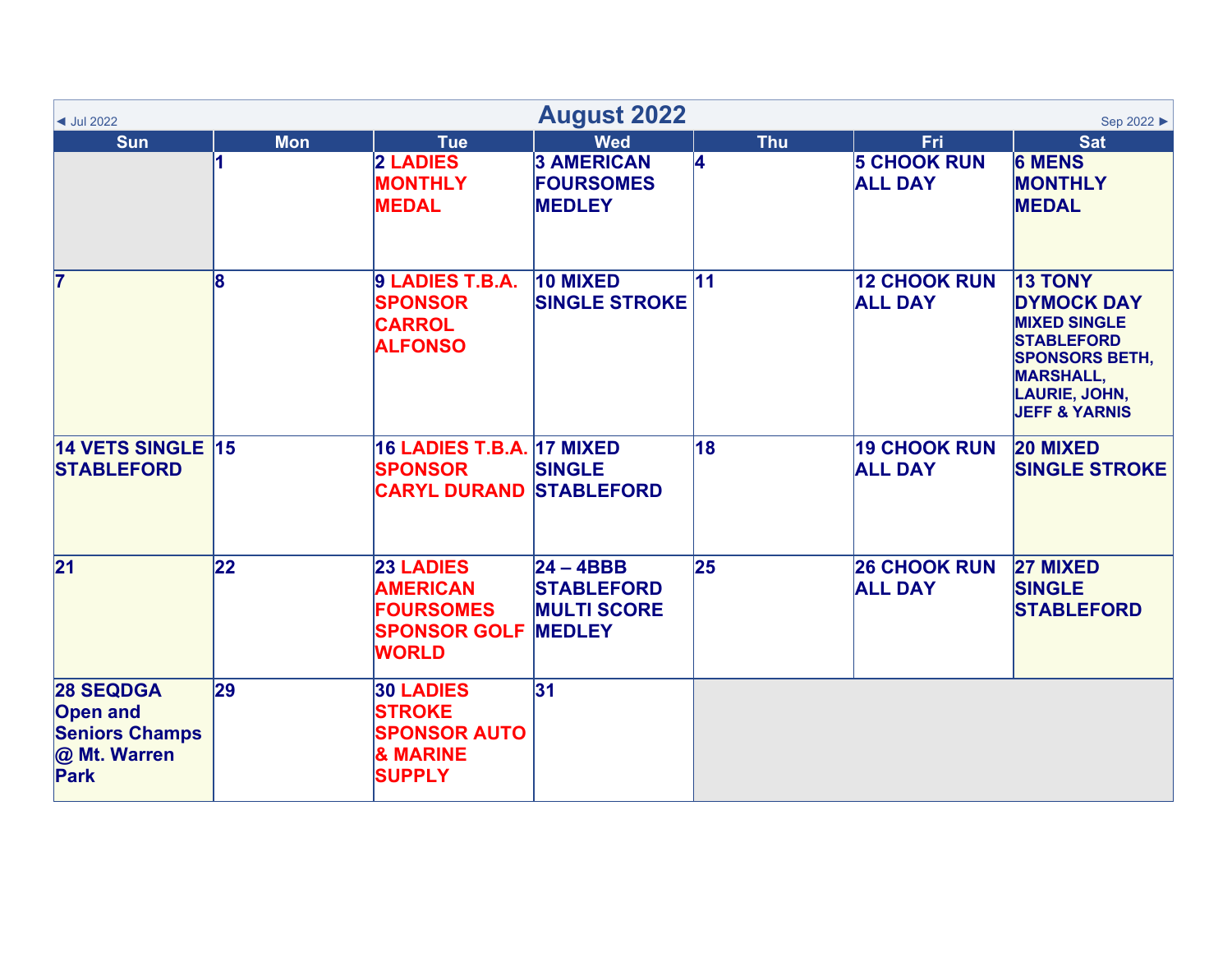| <b>September 2022</b><br>◀ Aug 2022                                                     |            |                                                                                                              |                                                       |                                                             |                                       |                                                       |
|-----------------------------------------------------------------------------------------|------------|--------------------------------------------------------------------------------------------------------------|-------------------------------------------------------|-------------------------------------------------------------|---------------------------------------|-------------------------------------------------------|
| <b>Sun</b>                                                                              | <b>Mon</b> | <b>Tue</b>                                                                                                   | <b>Wed</b>                                            | <b>Thu</b>                                                  | Fri                                   | <b>Sat</b>                                            |
|                                                                                         |            |                                                                                                              |                                                       | <b>COOCHIE VS</b><br><b>BAY ISLANDS</b><br><b>CHALLENGE</b> | <b>2 CHOOK RUN</b><br><b>ALL DAY</b>  | <b>3 MENS</b><br><b>MONTHLY</b><br><b>MEDAL</b>       |
| 4                                                                                       | 15         | <b>6 LADIES</b><br><b>MONTHLY</b><br><b>MEDAL</b>                                                            | <b>7 MIXED SINGLE 8</b><br><b>STABLEFORD</b>          |                                                             | 9 CHOOK RUN<br><b>ALL DAY</b>         | 10 MIXED<br><b>SINGLE</b><br><b>STABLEFORD</b>        |
| 11 VETS - R.C.C. $ 12 $<br><b>&amp; ALBERT</b><br><b>LOGAN VETS</b><br><b>MAJOR DAY</b> |            | <b>13 LADIES</b><br><b>STABLEFORD</b><br><b>SPONSOR</b><br><b>SIMON &amp; KIM</b><br><b>ISLAND LIFE R.I.</b> | <b>14 SINGLE</b><br><b>MIXED VS PAR</b>               | 15                                                          | <b>16 CHOOK RUN</b><br><b>ALL DAY</b> | <b>17 MIXED</b><br><b>SINGLE STROKE</b>               |
| $18 - RD 1$ MIXED<br><b>FOURSOMES</b><br><b>CHAMPIONSHIPS</b><br><b>18 HOLES</b>        | 19         | <b>20 LADIES</b><br><b>SINGLE</b><br><b>STABLEFORD</b><br><b>SPONSOR SPA</b><br>M.I.                         | <b>21-2 PERSON</b><br><b>MEDLEY</b><br><b>AMBROSE</b> | $ 22\rangle$                                                | <b>23 CHOOK RUN</b><br><b>ALL DAY</b> | <b>24 MIXED</b><br><b>SINGLE</b><br><b>STABLEFORD</b> |
| <b>25 RD 2 MIXED</b><br><b>FOURSOMES</b><br><b>CHAMPIONSHIPS</b><br><b>18 HOLES</b>     | 26         | <b>27 LADIES VS</b><br><b>PAR SPONSOR</b><br><b>SIMON &amp; KIM</b><br><b>ISLAND LIFE R.I.</b>               | <b>28 MIXED</b><br><b>SINGLE</b><br><b>STABLEFORD</b> | 29                                                          | <b>30 CHOOK RUN</b><br><b>ALL DAY</b> |                                                       |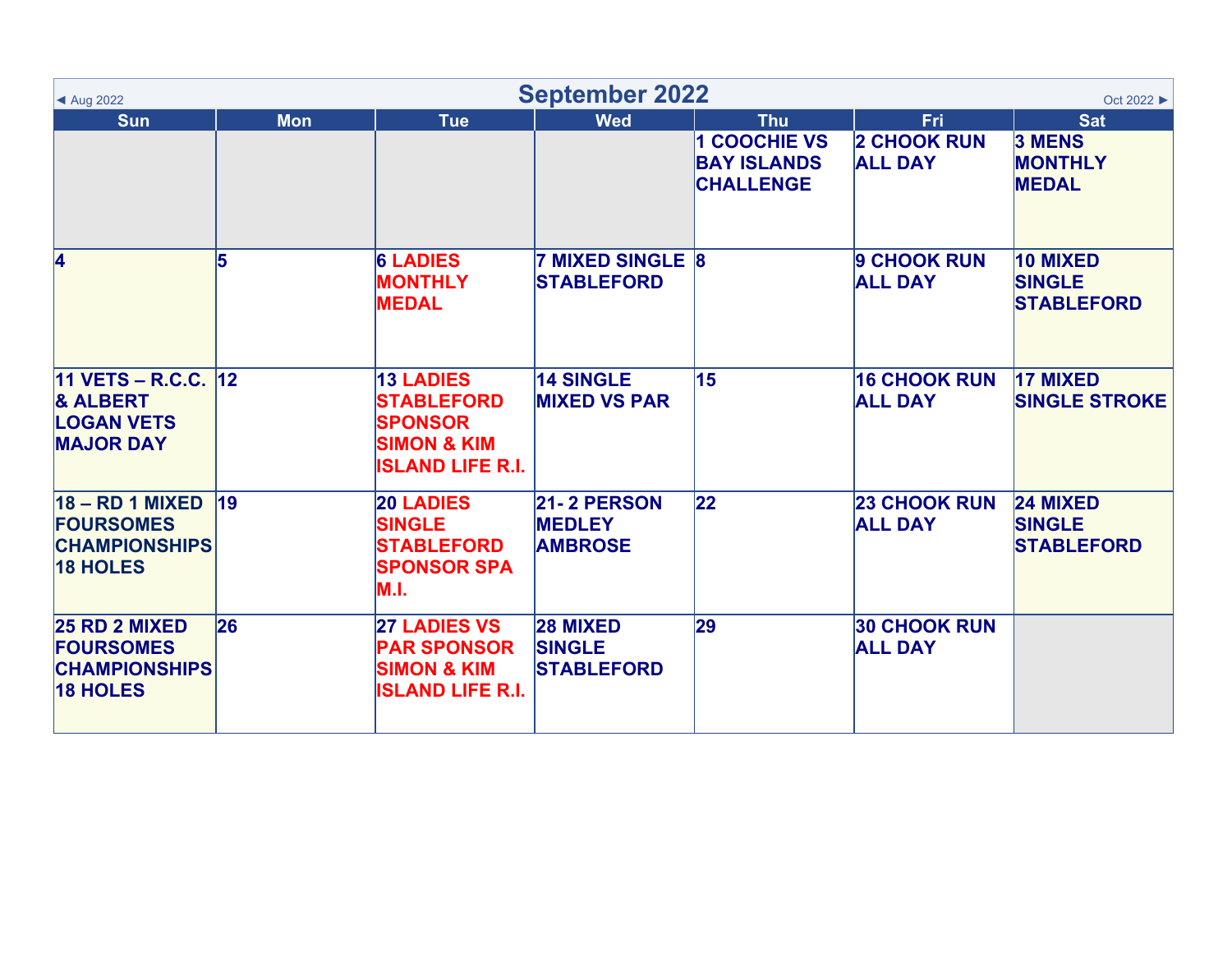| October 2022<br>Nov 2022 ▶<br>$\triangleleft$ Sep 2022                                         |                                    |                                                                                                                       |                                                |              |                                       |                                                                                                                                                                                                       |  |  |
|------------------------------------------------------------------------------------------------|------------------------------------|-----------------------------------------------------------------------------------------------------------------------|------------------------------------------------|--------------|---------------------------------------|-------------------------------------------------------------------------------------------------------------------------------------------------------------------------------------------------------|--|--|
| <b>Sun</b>                                                                                     | <b>Mon</b>                         | <b>Tue</b>                                                                                                            | <b>Wed</b>                                     | <b>Thu</b>   | Fri                                   | <b>Sat</b><br>1 MENS<br><b>MONTHY MEDAL</b>                                                                                                                                                           |  |  |
| $\overline{\mathbf{2}}$                                                                        | <b>3 QUEENS</b><br><b>BIRTHDAY</b> | <b>4 LADIES</b><br><b>MONTHLY</b><br><b>MEDAL</b>                                                                     | <b>5 MIXED BISQUE 6</b><br><b>VS PAR</b>       |              | <b>7 CHOOK RUN</b><br><b>ALL DAY</b>  | <b>84BBB</b><br><b>STABLEFORD</b><br><b>MEDLEY TOP 8</b><br><b>TEAMS QUALIFY</b><br><b>FOR MATCH PLAY</b><br><b>HONOUR BOARD</b><br><b>EVENT SPONSORS</b><br><b>RON &amp; GLORIA</b><br><b>HODDER</b> |  |  |
| 9 VETS SINGLE<br><b>STROKE</b>                                                                 | 10                                 | 11 T.B.A.<br><b>SANDY</b>                                                                                             | 12 MIXED<br><b>SPONSOR GAYE SINGLE STROKE</b>  | $ 13\rangle$ | <b>14 CHOOK RUN</b><br><b>ALL DAY</b> | <b>15 3 PERSON</b><br><b>IRISH MEDLEY</b>                                                                                                                                                             |  |  |
| <b>16 BREAST</b><br><b>CANCER</b><br><b>CHARITY DAY -</b><br><b>4 PERSON</b><br><b>AMBROSE</b> | $\overline{17}$                    | <b>18 2 PERSON</b><br><b>AMBROSE 1</b><br><b>LADY 1 MAN</b><br><b>SPONSOR</b><br><b>MACLEAY</b><br><b>ISLAND TAXI</b> | 19 MIXED<br><b>SINGLE</b><br><b>STABLEFORD</b> | 20           | <b>21 CHOOK RUN</b><br><b>ALL DAY</b> | <b>22 PRESIDENTS</b><br><b>SHIELD MIXED</b><br><b>SINGLE STROKE</b>                                                                                                                                   |  |  |
| 23                                                                                             | $ 24\rangle$                       | <b>25 LADIES 2 X 9</b><br><b>HOLE STROKE</b><br><b>SPONSOR BARB STROKE</b><br><b>GARVEY</b>                           | <b>26 4 BBB</b><br><b>MEDLEY</b>               | 27           | <b>28 CHOOK RUN</b><br><b>ALL DAY</b> | <b>29 SINGLE</b><br><b>MIXED</b><br><b>STABLEFORD</b>                                                                                                                                                 |  |  |
| 30 <sub>o</sub>                                                                                | 31                                 |                                                                                                                       |                                                |              |                                       |                                                                                                                                                                                                       |  |  |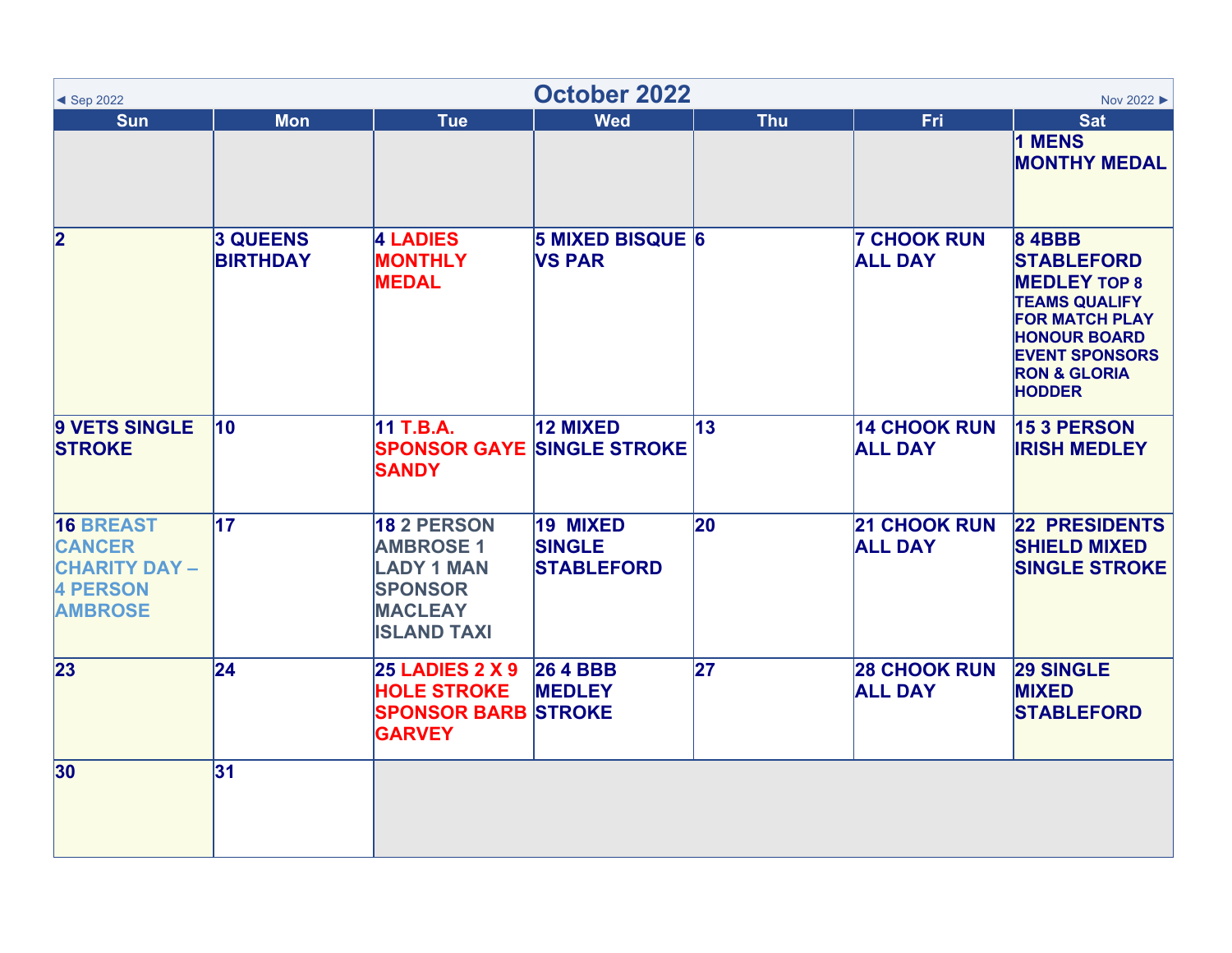| $\triangleleft$ Oct 2022                                                                                                                                                   |            |                                                                                                                                      | <b>November 2022</b>                                  |                 |                                                    | Dec 2022 ▶                                                                                                              |
|----------------------------------------------------------------------------------------------------------------------------------------------------------------------------|------------|--------------------------------------------------------------------------------------------------------------------------------------|-------------------------------------------------------|-----------------|----------------------------------------------------|-------------------------------------------------------------------------------------------------------------------------|
| <b>Sun</b>                                                                                                                                                                 | <b>Mon</b> | <b>Tue</b><br>1 MELBOURNE CUP 2 2 PERSON<br><b>LUNCH NO LADIES</b><br><b>GOLF</b>                                                    | <b>Wed</b><br><b>AMBROSE</b><br><b>MEDLEY</b>         | <b>Thu</b><br>3 | <b>Fri</b><br><b>4 CHOOK RUN</b><br><b>ALL DAY</b> | <b>Sat</b><br><b>5 MENS</b><br><b>MONTHLY</b><br><b>MEDAL</b>                                                           |
| <b>6 VETS SINGLE</b><br><b>STABLEFORD</b>                                                                                                                                  |            | <b>8 LADIES MONTHLY 9 MIXED SINGLE 10</b><br><b>MEDAL</b>                                                                            | <b>STROKE</b>                                         |                 | <b>11 CHOOK RUN</b><br><b>ALL DAY</b>              | <b>12 4 PERSON</b><br><b>AMBROSE</b><br><b>MEDLEY</b>                                                                   |
| $\vert$ 13                                                                                                                                                                 | 14         | 15 LADIES T.B.A.<br><b>SPONSOR EMM</b>                                                                                               | <b>16 MIXED</b><br><b>SINGLE</b><br><b>STABLEFORD</b> | $\overline{17}$ | <b>18 CHOOK RUN</b><br><b>ALL DAY</b>              | <b>19 CAPTAIN VS</b><br><b>PRESIDENTS</b><br><b>DAY MIXED</b><br><b>SINGLE</b><br><b>STROKE</b>                         |
| <b>20 PROSTRATE 21</b><br><b>CANCER DAY -</b><br>3 PERSON<br><b>AMBROSE</b><br><b>SPRONSRS SHANE</b><br><b>CARDILE, MURRAY</b><br><b>BROOKER AND</b><br><b>BOB HARNETT</b> |            | $22 - 2$ PERSON<br><b>AMBROSE MEDLEY</b><br><b>SPONSORED BY</b><br><b>ROKK</b><br><b>INDUSTRIES/WENDY</b>                            | <b>23 4 BBB</b><br><b>STABLEFORD</b><br><b>MEDLEY</b> | $\overline{24}$ | <b>25 CHOOK RUN</b><br><b>ALL DAY</b>              | <b>26 MENS</b><br><b>MEDAL OF</b><br><b>MEDALS</b><br><b>SPONSORED BY</b><br><b>BAY ISLAND AUTO</b><br><b>JEFF ROOD</b> |
| 27                                                                                                                                                                         | 28         | <b>29 LADIES MEDAL</b><br><b>OF MEDALISTS</b><br><b>SPONSOR MARK</b><br><b>EDWARDS &amp;</b><br><b>ISLAND SELF</b><br><b>STORAGE</b> | 30 MIXED<br><b>SINGLE</b><br><b>STABLEFORD</b>        |                 |                                                    |                                                                                                                         |